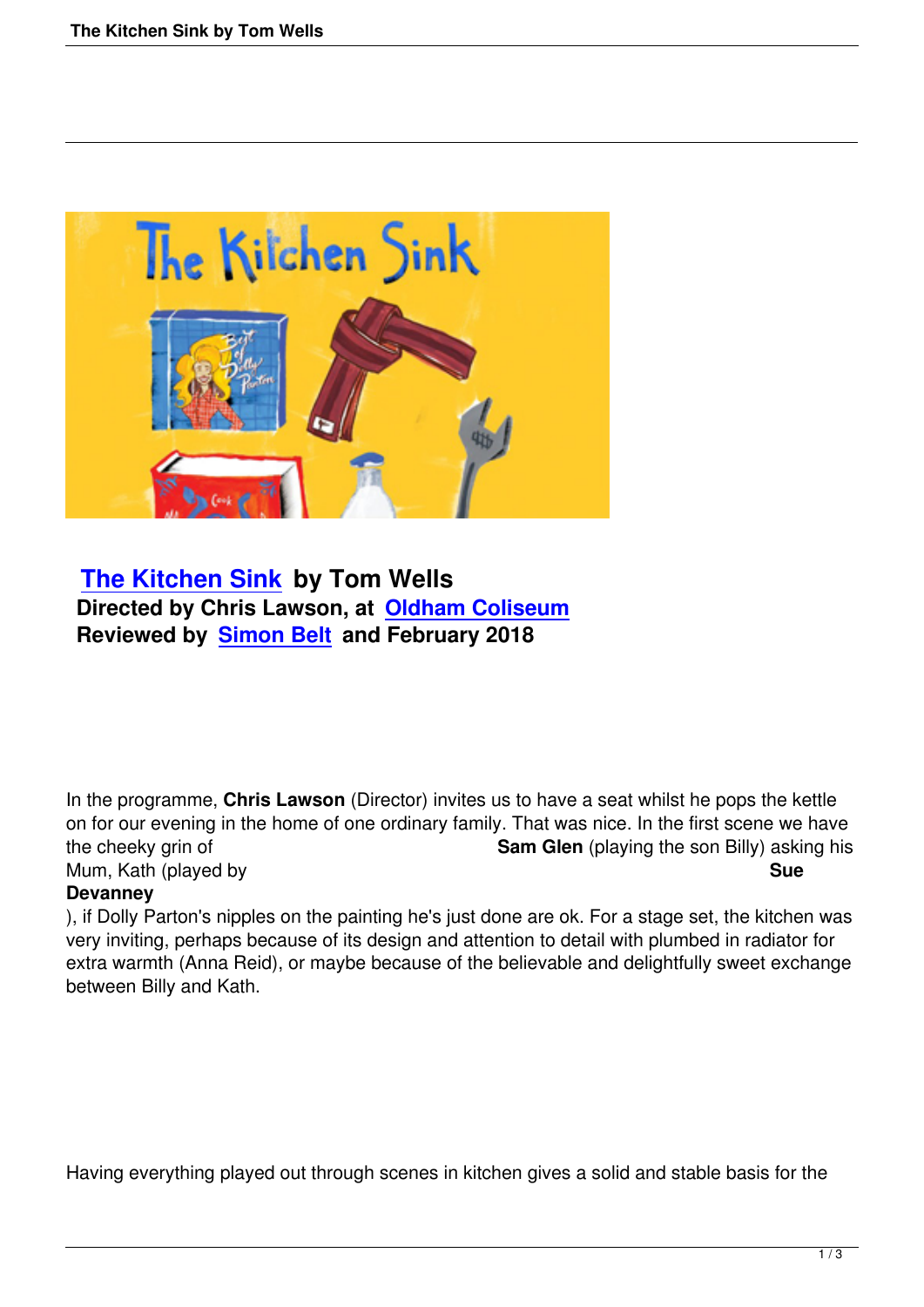unfolding of the story, though as it unravels we see a family unit of rather random individuals struggling with their lot in life and in need of a break, or at least a hug. The introduction of the other two members of the family, rather than complement the warmth of Mum and son's opening conversation, is used to try and show the limited and limiting options for this working class family, and present them as rather atomised and somewhat broken individuals. Dad is Martin, a traditional self-employed milkman (played by **William Travis**), whose round is declining and unable to deal with repairs his milk float requires. The daughter is Ju-Jitsu focussed Sophie (played by

## **Emily Stott**

), who is being pursued by family friend Pete (played by **David Judge**

).

Martin also provides the hook-in to the title of the play, *The Kitchen Sink*, as he's a plumber and he ends up repairing the kitchen sink. But the kitchen sink isn't just the title of the play, but playwrite Tom Wells' attempt to write a play about the life of the working class in 2011, or a representative family of it from the seaside on the East Coast. In a very self-conscious way, it aspires to capture the grit of dramas from the 50's and 60's, known as kitchen sink dramas, in their attempts to give voice to the actual lives of a working class coming out of rationing and asserting their independence from the establishment morality of a distant elite. It's a bold attempt, but a lot has changed since the era of kitchen sink dramas.

I suppose the two biggest changes since the era of the inspiring and powerful new dramas of the the kitchen sink grouping is that the working class, and its organisations representing them have been quite dramatically beaten and seemingly consigned to the History books. Throughout the 70's and 80's the aspirations for a bigger slice of the cake were systematically under assault and the organisations setup to represent ordinary people's interests were systematically pushed to one side and the empty shells they'd become cracked open, often with a policeman's batton. Most surprisingly though, it is the lack of confidence our rulers now have without the threat they perceived the working class represented, and their turn to the world of therapy to comfort them and get us to accept our lot. The kitchen sink dramas of the 50's and 60's expressed a boldness of ambition and that nothing should get in the way of realising it. This script has none of that, but plenty of the therapeutic condescension of today's elite.